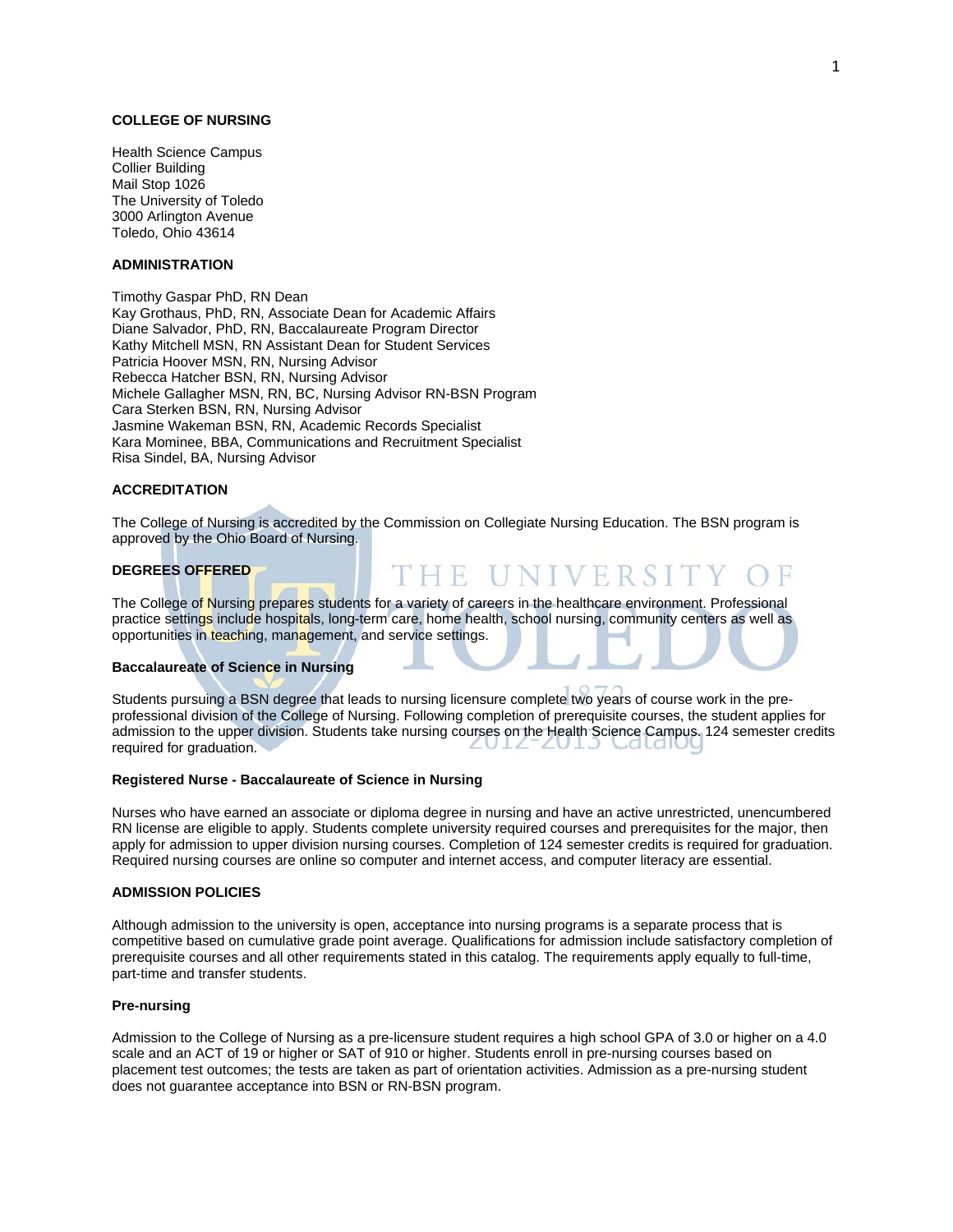## **Baccalaureate Program**

Admission to the upper division professional nursing program is competitive based on a minimum cumulative GPA of 3.0 on a 4.0 scale and completion of all university required and prerequisite courses with a grade of "C" or higher. Academic progression may be considered. Because the number of seats available for starting upper division study each semester is limited; students are encouraged to obtain at least a 3.5 cumulative GPA.

Applications for the nursing major are submitted through a centralized application service (Nursing CAS). Nursing advisors will assist students to determine semester for application to the major. Prerequisite courses must be completed prior to beginning nursing major. Application deadlines are January 15 for summer admission; May 1 for fall admission; and September 1 for Spring admission. *Application deadlines subject to change: please check with nursing advisors.* 

## **RN-BSN Program**

Registered nurses who graduated from an accredited associate or diploma nursing program who have an active, unrestricted, unencumbered professional licensure to practice nursing may enroll in the College of Nursing to earn a baccalaureate degree. RN graduates from diploma or non-accredited nursing programs are required to submit a portfolio for application to the nursing major. Students complete university core courses and nursing prerequisites, and then apply for admission to the upper division program through a centralized application service (Nursing CAS). A minimum cumulative GPA of 2.5 on a 4.0 scale and grades of "C" or higher in all course work is required. Transfer credit evaluation determines the number of credits needed to meet the graduation requirement. A minimum of 32 hours must be taken at the 3000 to 4000 levels.

Applications are submitted through Nursing CAS by September 1 and May 1 for the following semester. Applications are not processed if missing transcripts that document completion of prerequisite courses are missing. Nursing advisors will assist students to determine semester for application to the major. *Application deadlines subject to change: please check with nursing advisors.* 

**ERS** 

## **Transfer Students**

Credit earned at other institutions may apply toward a degree in the College of Nursing. Coursework from other institutions is accepted at the level at which the course was taught at that institution. To be eligible for transfer, prelicensure students need to have earned a minimum cumulative GPA of 3.0 on a 4.0 scale. To be eligible for transfer, nurses with an active unrestricted, unencumbered RN license need to have earned a minimum cumulative GPA or 2.5 on a 4.0 scale. Achieving the minimum GPA does not guarantee placement into nursing courses.

Students with transfer credit are expected to fulfill all University and College of Nursing requirements for a degree as specified in the catalog for the year in which they matriculate into nursing courses (NURS). In some cases, not all credit that transfers to The University of Toledo will apply toward a degree in the College of Nursing.

Transferability of previously completed nursing courses is determined by the College of Nursing after the student submits official transcripts from all colleges and universities attended. In most cases, the student is expected to provide the Baccalaureate Program Director with syllabi, course packs or workbooks for assessment of congruence with College of Nursing courses. Evaluation must be completed before matriculation into the major and is applicable only for the semester offered admission.

Students who transfer from other institutions must take at least 30 semester hours at The University of Toledo; transfer into the College of Nursing may require more than 30 semester hours of work in the major, regardless of the number of hours transferred. Official transcripts of records from all schools previously attended must be on file with the University of Toledo before the student will be permitted to register.

The USELECT at *www.transfer.org* is a multi-state transfer information system. USELECT shows course equivalencies between public and private colleges and universities.

## **Change of College**

Students in good standing with a cumulative GPA of 3.0 and 12 graded semester hours or 18 graded quarter hours who wish to change from another college at The University of Toledo to the College of Nursing should make an appointment with a nursing adviser to discuss transfer requirements and have an academic record review. All college requirements, including core requirements, prerequisites, and minimum cumulative grade point average must be fulfilled as specified in the catalog for the year in which the student begins nursing courses (NURS).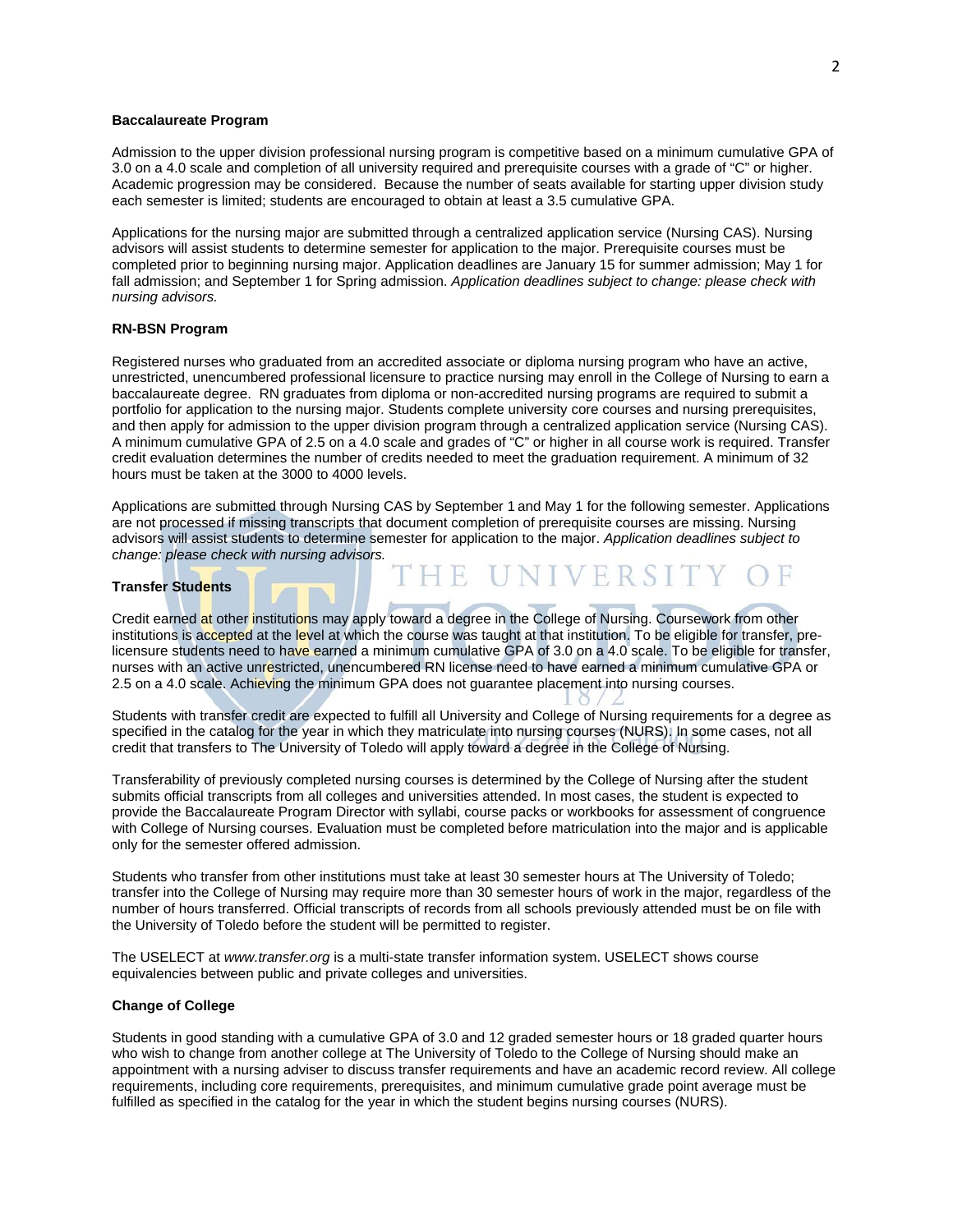#### **Readmission of Former College of Nursing Students**

Students who discontinue pre-nursing course work must reapply to the University and meet current admission standards for the College of Nursing. Students who withdraw and do not attend any other institution in the interim may be readmitted, provided they were eligible to continue enrollment in the college at the time of withdrawal.

Students who discontinue or withdraw from nursing courses must reapply for admission to the major. A student may be readmitted only one time after a withdrawal. Students with a course failure and a withdrawal are not eligible for readmission into the BSN or RN-BSN programs. Students dismissed from the nursing program are not eligible for readmission to the nursing major.

Students who readmit must comply with existing university and CON requirements at the time of readmission. Absence of one academic year for any reason may require auditing previously passed nursing courses and satisfactory performance of skills to assure current clinical competency.

In addition to reapplication, the student must write a letter to the Baccalaureate Program Director indicating state of readiness and discuss factors which may influence the student's success in completing the program. The student also meets with the nursing advisor to review the academic record and to determine a tentative plan of study.

## **TECHNICAL STANDARDS**

The admission policies of the College of Nursing are non-discriminatory. All applicants for admission to nursing programs receive consideration regardless of race, color, ethnicity, national origin, ancestry, creed, political or religious affiliation, age, sex, marital status, identity as an individual with a handicap or disabled veteran or Vietnam era veteran; membership in the National Guard, state defense force or any other component of the military forces of the United States or this state.

A candidate for professional nursing must enter the College of Nursing possessing the essential abilities and skills to engage in any field of nursing. The following abilities and skills are essential for matriculation into the College of Nursing:

*Critical Thinking*: Critical thinking ability sufficient for clinical judgment.

*Interpersonal*: Interpersonal abilities sufficient to interact with individuals, families and groups from a variety of social, emotional, cultural, and intellectual backgrounds.

*Communication*: Communication abilities sufficient for interaction with others in verbal and written form.

*Mobility*: Physical abilities sufficient to move from room to room, to provide general and emergency nursing care such as CPR.

 $0112.2012$ 

*Motor Skills*: Gross and fine motor abilities sufficient to provide safe and effective nursing care without an intermediary.

*Hearing*: Auditory ability sufficient to monitor and assess health needs.

*Visual*: Visual ability sufficient for observation and assessment necessary in nursing care.

*Tactile*: Tactile ability sufficient for physical assessment without an intermediary.

*Behavioral*: Behavior demonstrating exercise of good judgment; prompt completion of responsibilities; mature, sensitive effective relationships with patients; ability to adapt to changing environments; ability to function effectively under stress; integrity and motivation.

When requested, the College of Nursing will provide reasonable academic adjustment to otherwise qualified applicants with disabilities. It is the responsibility of the applicant with disabilities to request those adjustments, which the applicant believes are reasonable and are needed to execute the essential requirements described above.

Requests for academic adjustment should be directed to the Baccalaureate Program Director in collaboration with the Office of Accessibility at least eleven weeks before entering the program. Requests will be evaluated on a case-bycase basis.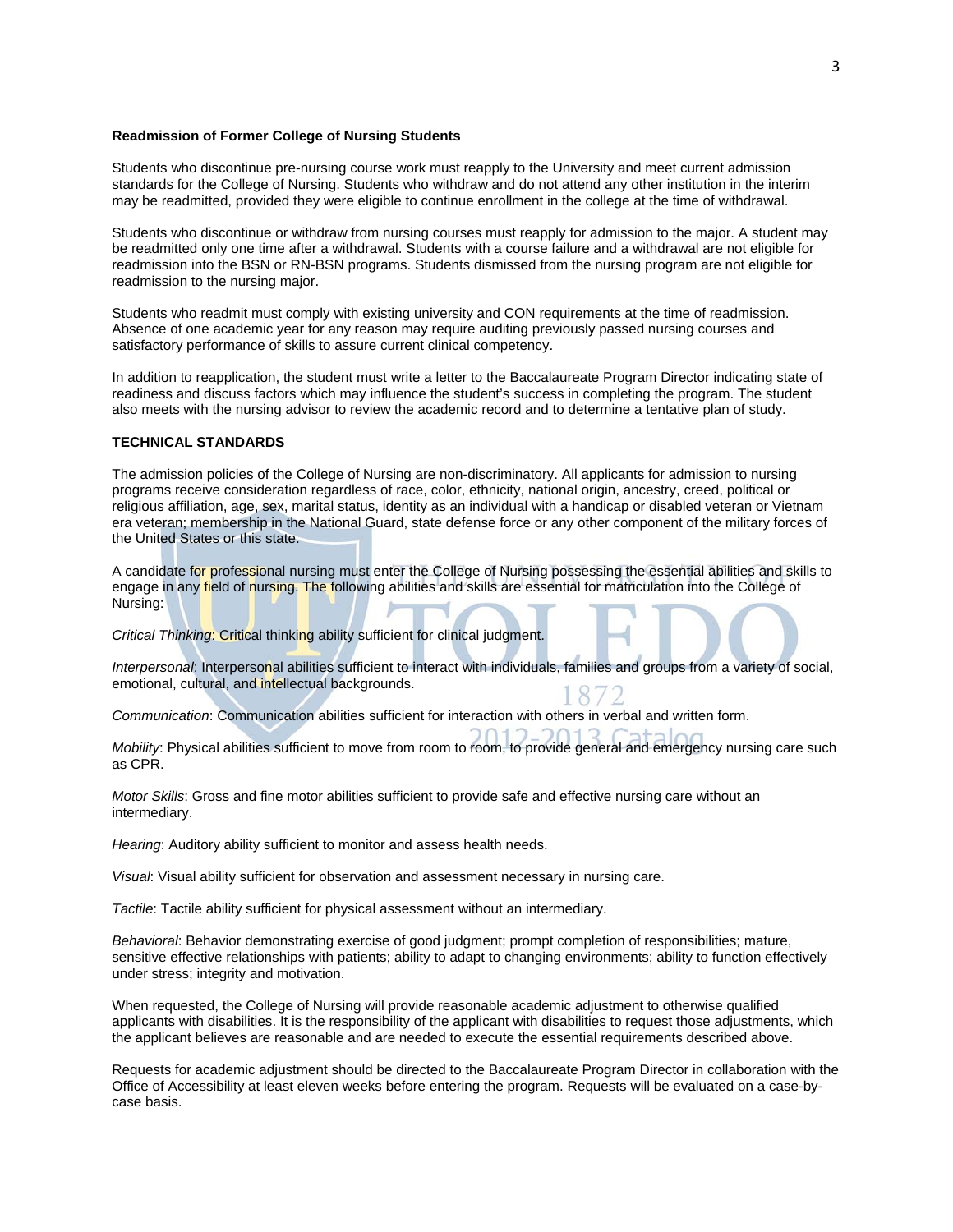## **MATRICULATION REQUIREMENTS**

## **BSN Program**

Students offered admission to the College of Nursing must satisfactorily complete prerequisite courses before entering the upper division nursing courses: composition I, composition II, math, statistics, general psychology, lifespan psychology, nutrition, healthcare ethics, basic computer course, biology, chemistry, anatomy, physiology, microbiology and medical terminology. Completion of university core courses is strongly recommended. Minimum cumulative GPA of 3.0 or higher.

## **RN-BSN Program**

Students offered admission to the College of Nursing must satisfactorily complete prerequisite courses before entering the upper division nursing courses: composition I, composition II, math, statistics, general psychology, lifespan psychology, nutrition, healthcare ethics, basic computer course, biology, chemistry, anatomy, physiology, and microbiology. Completion of university core courses is strongly recommended before beginning upper division courses. Minimum cumulative GPA of 2.5 or higher.

## **ACADEMIC PERFORMANCE STANDARDS**

The College of Nursing defines "good academic standing" as maintaining a cumulative GPA of 2.0 or higher and achieving a GPA of at least 2.0 each semester.

A grade below "C" (2.0 on a 4.0 scale) in any prerequisite or university core course is not considered a passing grade for the major. The course must be repeated with an earned grade of "C" or higher (a grade of C- is not acceptable).

The student is responsible for maintaining professional standards of conduct and providing safe, effective care while enrolled in the program.

Probation, suspension, and dismissal policies apply to full-time and part-time students. In all matters, the Dean's decision is final.

#### **Probation**

A pre-nursing student who fails to achieve a semester GPA of 2.0 at the end of any semester is automatically placed on probation. The student is removed from probation if the subsequent semester GPA is 2.0 or higher.

A student enrolled in nursing courses that fails a nursing course or does not maintain a cumulative GPA of 2.0 will be automatically placed on probation. The student is removed from probation when the cumulative GPA is 2.0 or higher.

A student is placed on probation for unsatisfactory clinical performance at any time during the semester. Adherence to faculty recommendations for improvement and achievement of performance standards by end of the semester is required. Inability to meet clinical expectations results in failure of the nursing course.

Students on probation meet with the Associate Dean for Academic Affairs, and/or nursing advisors to review program expectations, develop a learning contract, and obtain appropriate consultations as recommended. Prenursing students also meet with the Nursing Advisor to develop a plan of study and complete a Conditional Enrollment Contract.

It is recommended that a student on probation not enroll for more than 12 to 14 credit hours.

## **Suspension**

The College of Nursing adheres to the Undergraduate Academic Guiding Principles. Academic suspension means that a pre-nursing student is prohibited from registering at The University of Toledo for a period of at least one semester. No course work taken at any other educational institution during suspension will be accepted as transfer credit. The student may remove incompletes during the period of suspension.

Students seeking reinstatement after serving a suspension must petition for admission to the Gateway Programs Office. The deadline to request admission is one month prior to the beginning of the semester in which the student wishes to re-enroll.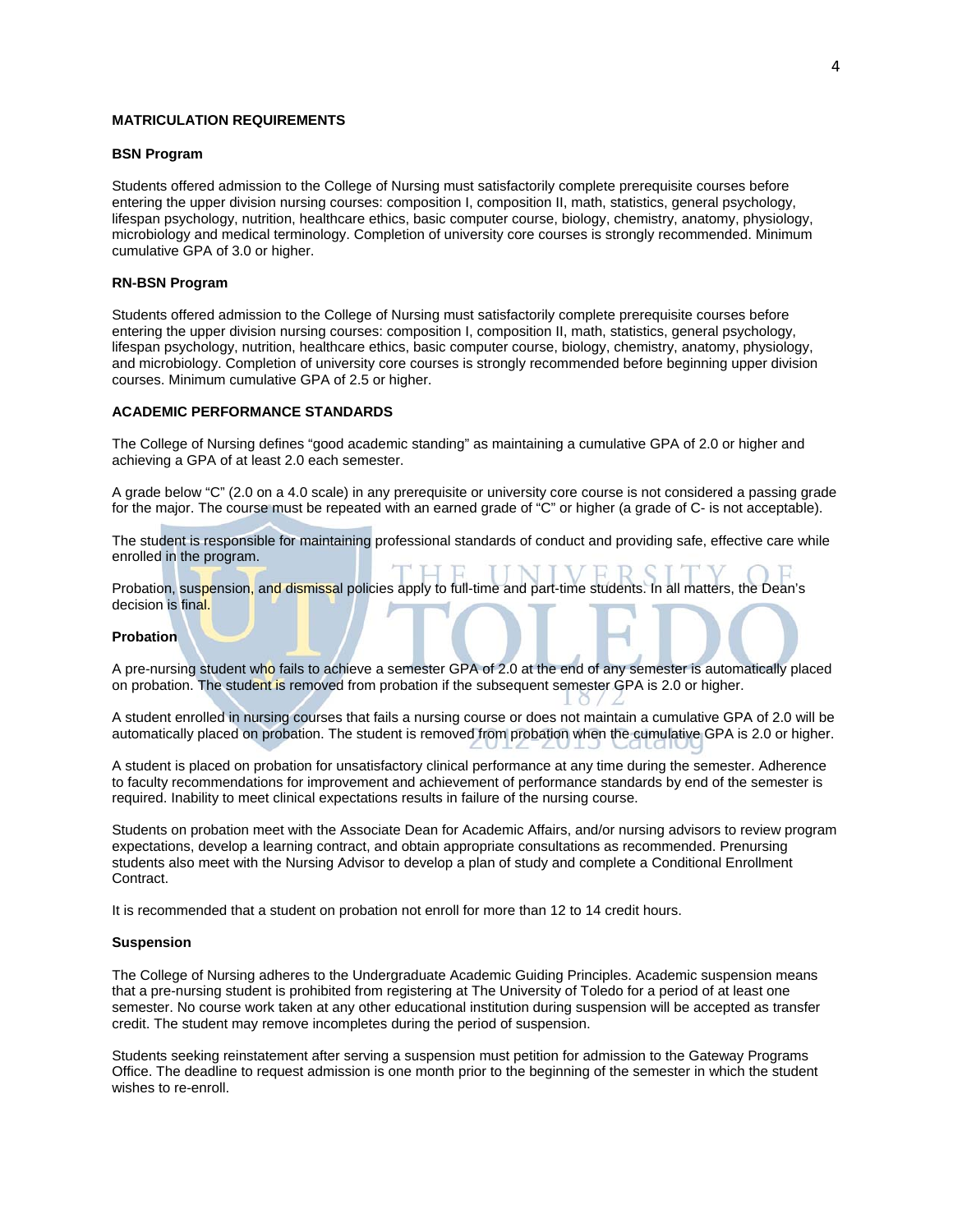#### **Dismissal**

Two nursing course failures results in permanent dismissal from the nursing program; this can occur by failing two courses one time each, or failing one course two times. Withdrawing from two nursing courses, either one at a time or concurrent, results in dismissal.

Administrative dismissal occurs when a student is in noncompliance with health, immunization, BCLS, background check or insurance requirements.

A student can be dismissed for violating academic honesty standards (as described in this catalog), unsafe patient care, and unprofessional conduct (patterns of behavior that are inappropriate) identified in the National Student Nurses Association Guidelines at www.nsna.org, or American Nurses Association Code of Ethics, at www.nursingworld.org for the Ohio Board of Nursing Rules and Law at www.nursing.ohio.gov.

Conviction of a misdemeanor or felony that prohibits licensure can result in dismissal. Violation of federal HIPAA standards is also grounds for dismissal.

Students dismissed are not eligible for readmission to the College of Nursing. The dean's decision is final in all matters pertaining to dismissal.

## **COLLEGE OF NURSING GRADING SCALE**

The following grading scales apply to nursing courses. The minimum acceptable grade for nursing (NURS) courses is "C". Students are required to earn a passing grade for both theory and clinical in order to pass a nursing course. Failure of either theory or clinical requires retaking the entire course.

THE UNIVERSITY OF

**BSN and RN-BSN**: A (93-100), B (92-85), C (84-76), D (75-68), F (67 or below)

## **HONORS COLLEGE**

Admission to the Honors College is competitive and limited to academically talented students. Students entering directly from high school are considered based on a review of application materials, which include a high school transcript, references, an essay, an extracurricular resume, and ACT or SAT scores. Students with an ACT composite score of 28 or higher (SAT composite of 1240 or higher) and a high school GPA of 3.75 or higher are encouraged to apply. Highly motivated students with an ACT composite of at least 25 (SAT composite of at least 1140) and a minimum high school GPA of 3.5 is also considered eligible. Currently enrolled University of Toledo students and transfer students may apply for the Honors College if they have completed between 15 to 60 graded semester hours of college work, and earned a minimum GPA of 3.3 (4.0 scale). Students are accepted to semester hours of college work, who concrete the College Honors program on a space-available basis. 2012-2013 Catalog

In order to graduate with College of Nursing honors, a student must complete all requirements of the nursing program. Honors students also complete a minimum of 33 semester hours of honors courses: six semester hours of Honors Readings Conference (Readings Conference I and Readings Conference II); three semester hours selected from HON 2020 (Multicultural Literatures: The North American Experience) and HON 2030 (Multicultural Literatures: The Non-European World); three semester hours of upper-division interdisciplinary seminars offered through the Honors program (HON 4950 and 4960); honors thesis or project supervised by a faculty member in the major; and all requirements for departmental honors in nursing. Honors students must earn a minimum overall GPA of 3.3. To remain in good standing in the Honors College, a student must maintain a minimum overall GPA of 3.3.

The University of Toledo will include all course work taken at other institutions of higher education in the calculation to determine if a student will graduate with honors; no student will be awarded a level of honors above that indicated by The University of Toledo cumulative GPA. The University of Toledo requires a minimum of 30 semester hours of standard letter-graded courses in the major in order to qualify for graduation with honors.

## **STUDENT RESPONSIBILITIES Plan of Study**

The student is responsible for selecting correct courses for the nursing program of study each semester and for fulfilling all degree requirements.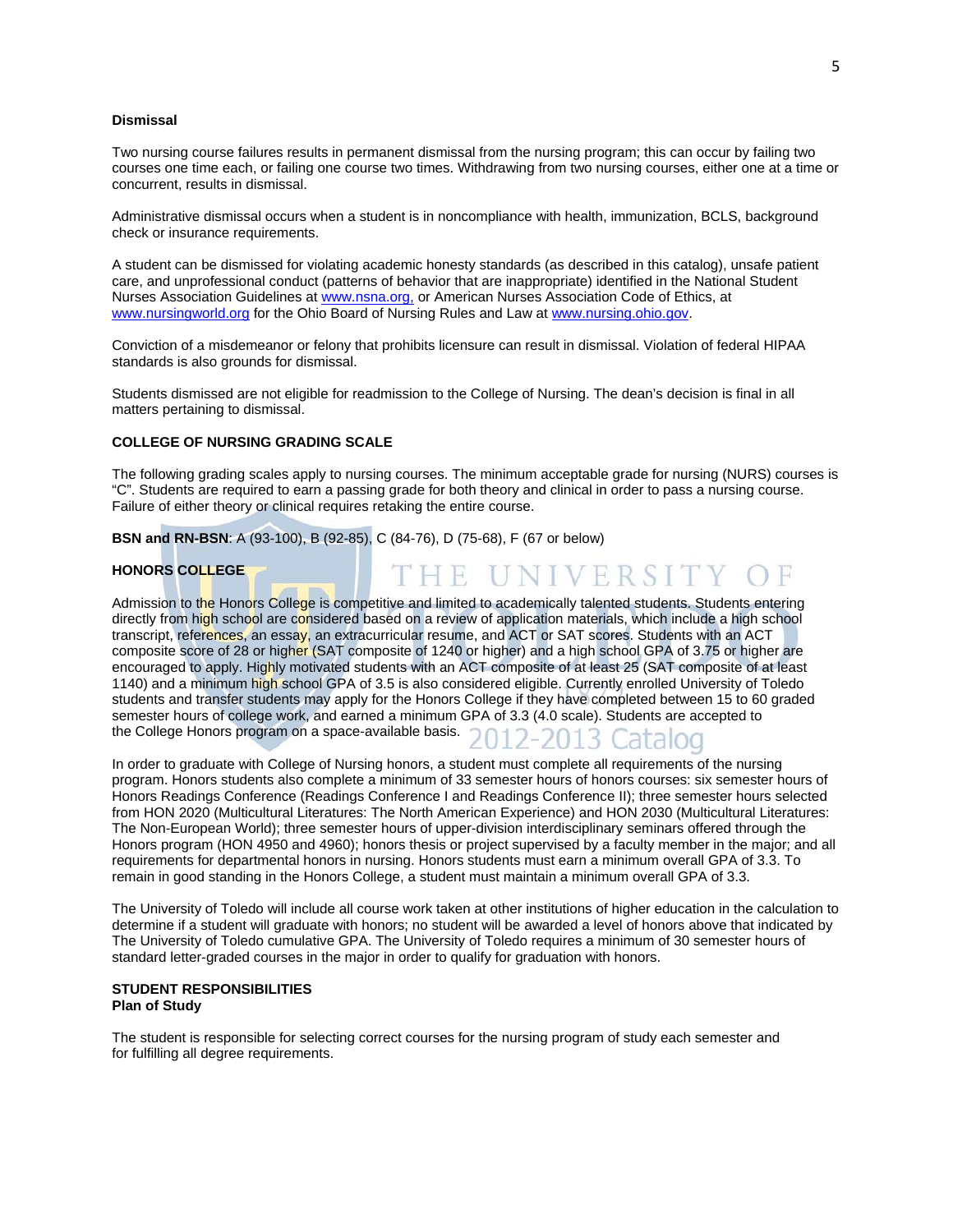## **Transportation**

Students are responsible for transportation to class and clinical settings for participation in course activities. Because clinical sites are throughout Northwest Ohio, students are encouraged to talk with others in the assigned clinical group about carpooling.

The university provides bus transportation between Main Campus and Health Science Campus. Students can obtain schedules from the university website or the Transportation Office.

## **Background Check**

Students are required to have a BCII and FBI background check prior to matriculation into the major. The student is responsible for processing fees; reports must be sent directly to the Undergraduate Program office. Duplicate reports from places of employment or other sources are not acceptable as report results must be current with matriculation.

#### **Clinical Agency Requirements**

Students must meet health and safety requirements based on agency, local, state and federal government mandates. Students are responsible for cost of meeting these obligations. Documentation must be submitted at least six weeks before a semester begins.

"Fit and free for duty" statements are documented on the College of Nursing Physical and PPD form every year. The physical examination documentation cannot expire during the semester.

Proof of immunity for hepatitis B, rubella, rubeola, varicella, and mumps is required, with titers documented before beginning clinical. Students not immunized for Hepatitis B must document a negative antigen screen annually and are strongly encouraged to complete the three part immunization process. Documentation of tetanus and pertusis immunization within the past ten years is required. While polio immunization is not a requirement at the present time; students are recommended to receive the vaccine. Similarly, immunization for meningitis is prudent especially for students living in residence halls. A two-step PPD is required before starting nursing courses, followed by an annual PPD. Students with a history of positive PPD must obtain annual healthcare provider documentation of "free of active disease" statement on the College of Nursing Physical and PPD form. Students with active disease must obtain medical intervention and are limited in clinical experiences according to agency policy. HIPAA, Safety, and Diversity training are required by the College of Nursing before clinical begins, along with an annual review of regulations and updates.

Documentation of completion of American Heart Association Basic Life Support for Healthcare Providers is required before clinical starts. Training will include resuscitation of adults, children and infants; care of the stroke victim; and instruction in use of automated external defibrillators. Cards cannot expire during the semester.

Students are expected to maintain healthcare insurance, either through a family, individual or college policy. If a student does not have proof of personal health insurance, the cost of University Group Insurance will be incurred each semester according to university policy.

Clinical agencies have the right to deny a student access to the facility when requirements are unmet. Students who fail to provide documentation of health, immunization, and BCLS by established deadlines are administratively dismissed for the semester.

Students who experience exposure or injury or an emergency healthcare situation during clinical may obtain treatment at the agency if available, but are responsible for any costs incurred. Follow-up with university Student Health Services or a personal healthcare provider is recommended.

Students who experience acute illness or injury must provide the College of Nursing with healthcare provider documentation of release to return to class and clinical. Students experiencing pregnancy must provide healthcare provider of approval to continue in clinical; clearance to return to clinical is submitted before restarting clinical activity.

## **ACADEMIC POLICIES**

*Refer to the University Undergraduate Academic Policies that apply to all students. In case of conflicting policies, the stricter policies will apply.*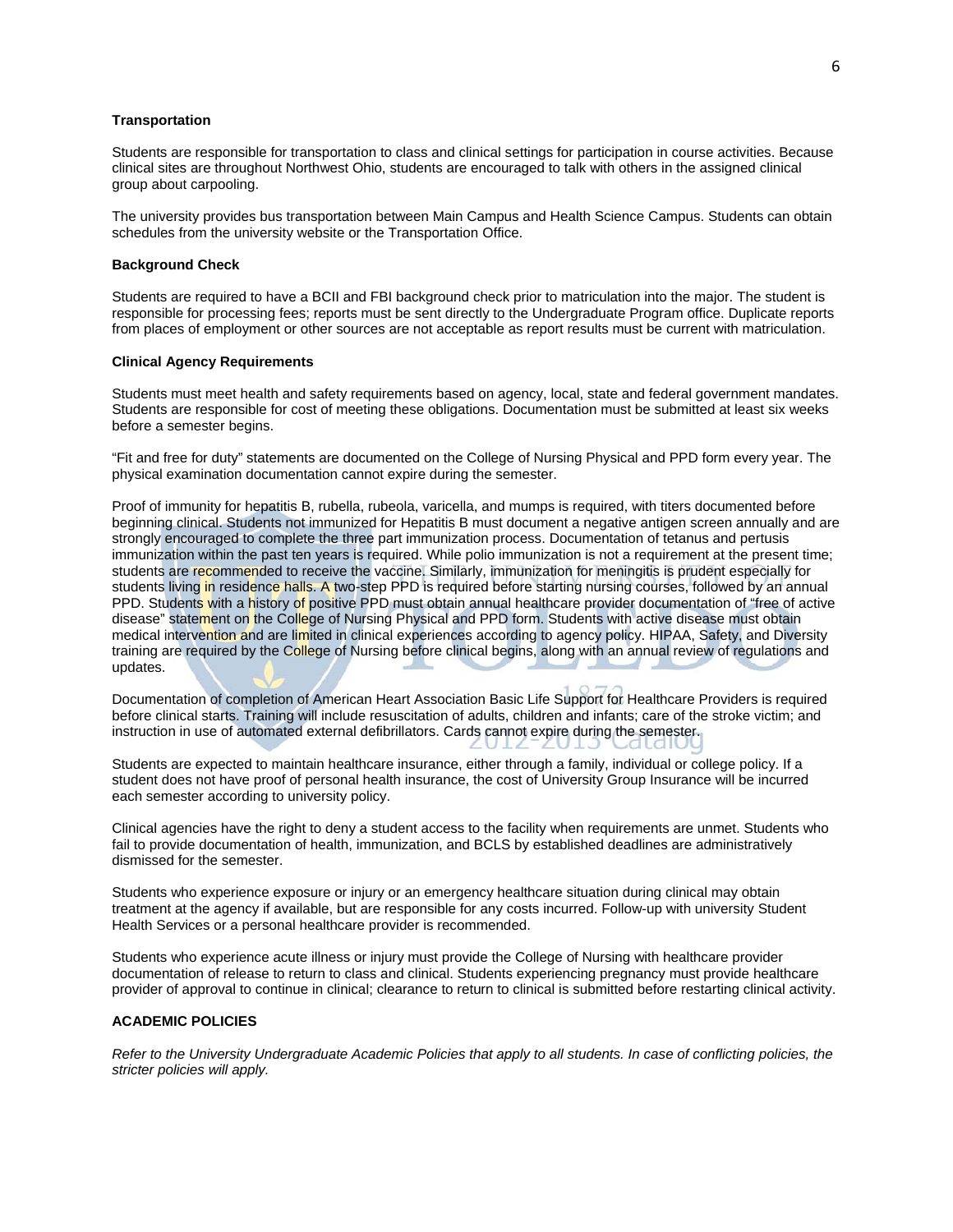## **Academic Honesty**

Nursing students are expected to maintain high standards of behavior. Cheating, lying, stealing, failure to report, unauthorized replication of tests, and plagiarism are not tolerated and lead to dismissal from the program. Nonadherence to testing policies and procedures results in a grade of zero for the test and possible course failure. Dismissal from the College of Nursing occurs with major violation of academic standards. See the Undergraduate Student Handbook for discussion of academic honesty.

## **Academic Advising**

Academic advising for new, transfer and continuing students is available by appointment on the Main Campus. While ultimate responsibility for educational decisions rests with the student, advisers can assist the student to identify alternatives and potential consequences; help select courses to meet University core and college requirements; and facilitate student evaluation of academic progress.

#### **Transcripts and Degree Audit Reports**

A transcript is a chronological list of academic courses that includes all courses attempted and grades earned. The transcript does not indicate how specific courses apply to University and College of Nursing requirements. Developmental and technical courses are not counted toward minimum credits for degrees, but may appear on transcripts. The Degree Audit in Banner details all requirements applicable to a student's academic program and identifies requirements remaining when all registered courses are completed. Students access the transcript and Banner through myUT portal.

Official transcripts for all post high school study must be provided by the student before matriculation into the College of Nursing. Transcripts will be reviewed, with degree and courses accepted for transfer posted to the student's academic record. Students who do not provide official transcripts cannot register in for nursing courses. Official transcripts are provided directly to The University of Toledo from the issuing institution; "issued to student" transcripts are not considered as official transcripts.

#### **Sequence of Courses**

There is a prescribed sequence of courses for each program. Developmental courses may be required on the basis of placement testing and/or high school deficiencies. Students should meet with a nursing advisor to review program requirements to ensure completion in the appropriate sequence. Student use of Banner to track progress is highly recommended. All requirements must be fulfilled as specified in the catalog for the year in which the student begins nursing courses.

## **Plan of Study**

# 2012-2013 Catalog

Students consult with the Nursing Advisor to develop a plan of study for program completion and placement in clinical courses. BSN students follow the required sequence of courses as stated in this catalog; for the most part, study is full time. RN-BSN student enrollment is on a full-time or part-time basis, with one or more courses each semester. A plan of study is developed in consultation with the Nursing Advisor, with a signed copy submitted to the College of Nursing Undergraduate Program office. Plan of study changes must be submitted in writing at least eight weeks prior to start of the semester.

#### **GPA Recalculation for Repeated Courses**

The College of Nursing permits a maximum of 12 semester hours of course work to be deleted from the GPA calculation. The actual grade will remain on the transcript. Students who have had the GPA recomputed under the Academic Forgiveness Policy are not eligible for grade deletions. Failing grades resulting from academic dishonesty, cheating or unprofessional conduct will not be deleted and remain in GPA calculation. *Grade deletion for prerequisite courses is allowed in accordance with The University of Toledo policies as long as the grade was not a result of academic dishonesty.* 

## **Withdraw, Incomplete Withdraw, Drop and Not Reported Grade Policy**

Risk for loss of financial aid may occur with excessive hours of W, IW, DR and NR grades. Students who transfer into the College of Nursing from another college at The University of Toledo retains the number of W, IW, DR and NR grades accumulated in previous work. Failing grades as a result of academic dishonesty will remain in the student academic record.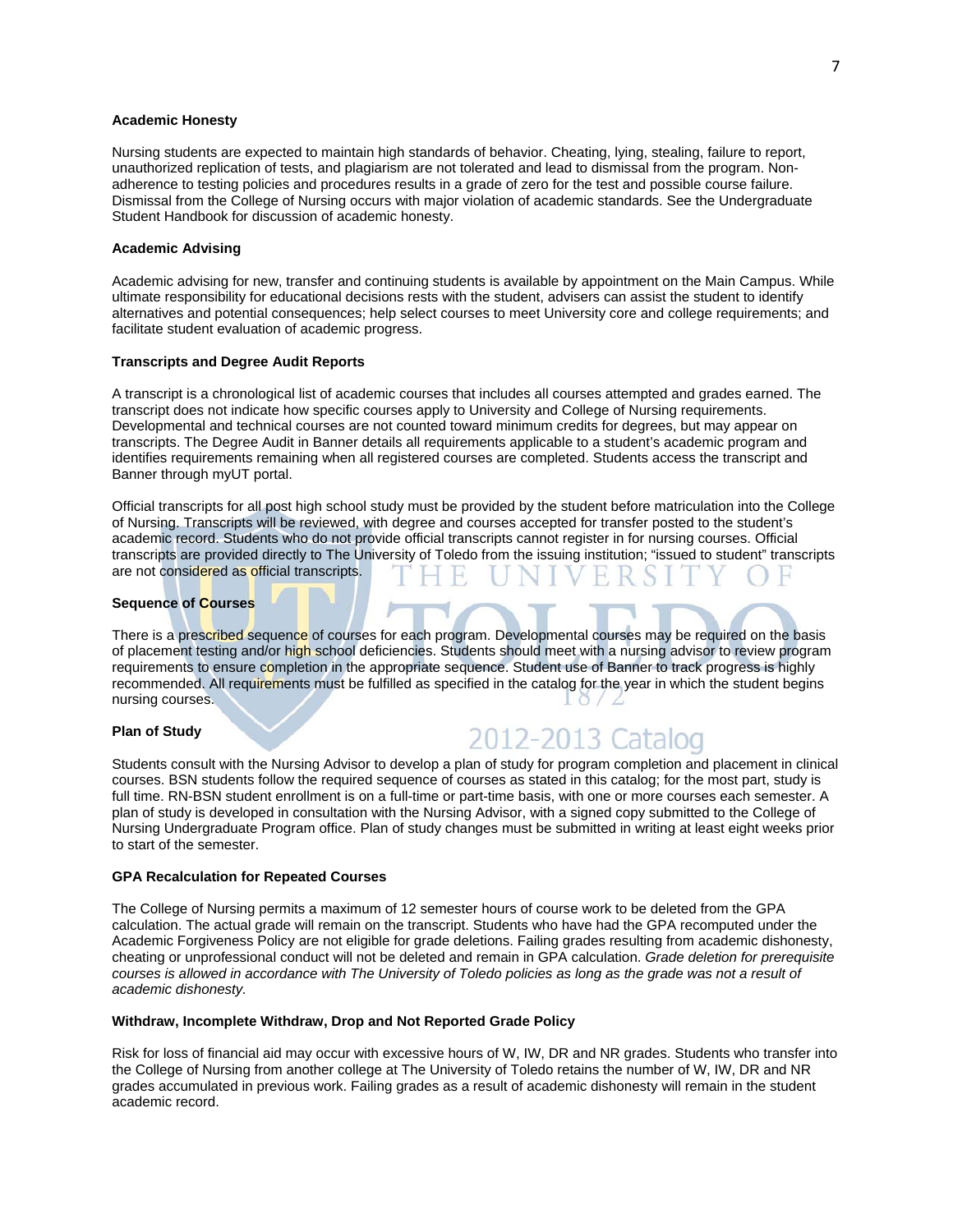## **Academic Grievance Policy**

Any student who wants to protest an improper action is advised to meet with the faculty member promptly to discuss the concern. If resolution is not achieved, the student meets with the course coordinator or Baccalaureate Program Director. When resolution is not attained or mutual understanding of the issue or action is not reached; the student may file a grievance following the College of Nursing Grievance Procedure published in the Student Handbook and College of Nursing website. Consultation with the University Office of Student Experience is appropriate.

## **Professional Licensure**

Application to be a registered nurse is a separate procedure based on the state of initial licensure. The College of Nursing will assist students with application for licensure in Ohio; a verification of program completion is provided directly to the Ohio Board of Nursing after the university has cleared the student as having met all degree requirements. Students licensing out-of-state are advised to consult with the appropriate Board of Nursing; as a general rule an official university transcript is required along with the Dean of the College of Nursing's validation of program completion. Licensure requirements include a background check and passing the NCLEX-RN examination.

## **PROGRAM REQUIREMENTS Degree Requirements**

The College of Nursing reserves the right to change policies and procedures at any time. These changes will be binding on the date they are approved by faculty action. Courses taken at other nursing programs may not substitute for professional courses. Only students admitted to the nursing program are allowed to take NURS courses.

## **Residency Requirement**

Students transferring from other institutions must earn at least 30 hours of credit at The University of Toledo; at least 30 of these must be in the nursing major. Full-time students must take the last semester, and part-time students the last 12 hours, in residence, unless alternative arrangements have been made in advance with the Baccalaureate Program Director of the College of Nursing.

## **Credit Hours**

#### BSN Program

Students must complete a minimum of 124 hours of course work that includes University core requirements and all required course work in the major. A minimum of 64 hours must be taken at the 2000 to 4000 level, and a minimum of 32 hours must be taken at the 3000 to 4000 level. Students are cautioned to use Banner to review remaining requirements and meet with the nursing adviser before every registration to access progress toward completion of requirements. If a student completes basic and required courses in the major in fewer than 124 hours, the student must successfully complete elective courses to meet the total of 124 hours.

#### RN-BSN Program

Students must complete a minimum of 124 hours of course work that includes University core requirements and all required course work in the major. A minimum of 32 hours must be taken at the 3000 to 4000 level. Banner will indicate courses accepted for transfer credit and deficiencies to be completed before graduation. If a student completes required courses in the major in fewer than 124 hours, the student will successfully complete elective courses to meet the total of 124 hours.

#### **Credit Restrictions**

Total earned hours shown on a student's transcript may not all be applicable to the minimum 71 or 124 credits required for a degree. Students with entrance deficiencies in mathematics and required courses or choose to take developmental courses will need to complete additional hours. No more than two hours in physical education or recreation courses at the 1000 level will apply toward the degree. No more than 15 hours of credit earned in colleges other than the College of Nursing, either at The University of Toledo or elsewhere, will apply toward courses in the major. Students will not receive credit for repeated courses (taking the same course twice), whether taken at The University of Toledo or elsewhere. The college reserves the right to deny credit for any course (including SKLS courses) and blanket technical credit not applicable to the nursing program.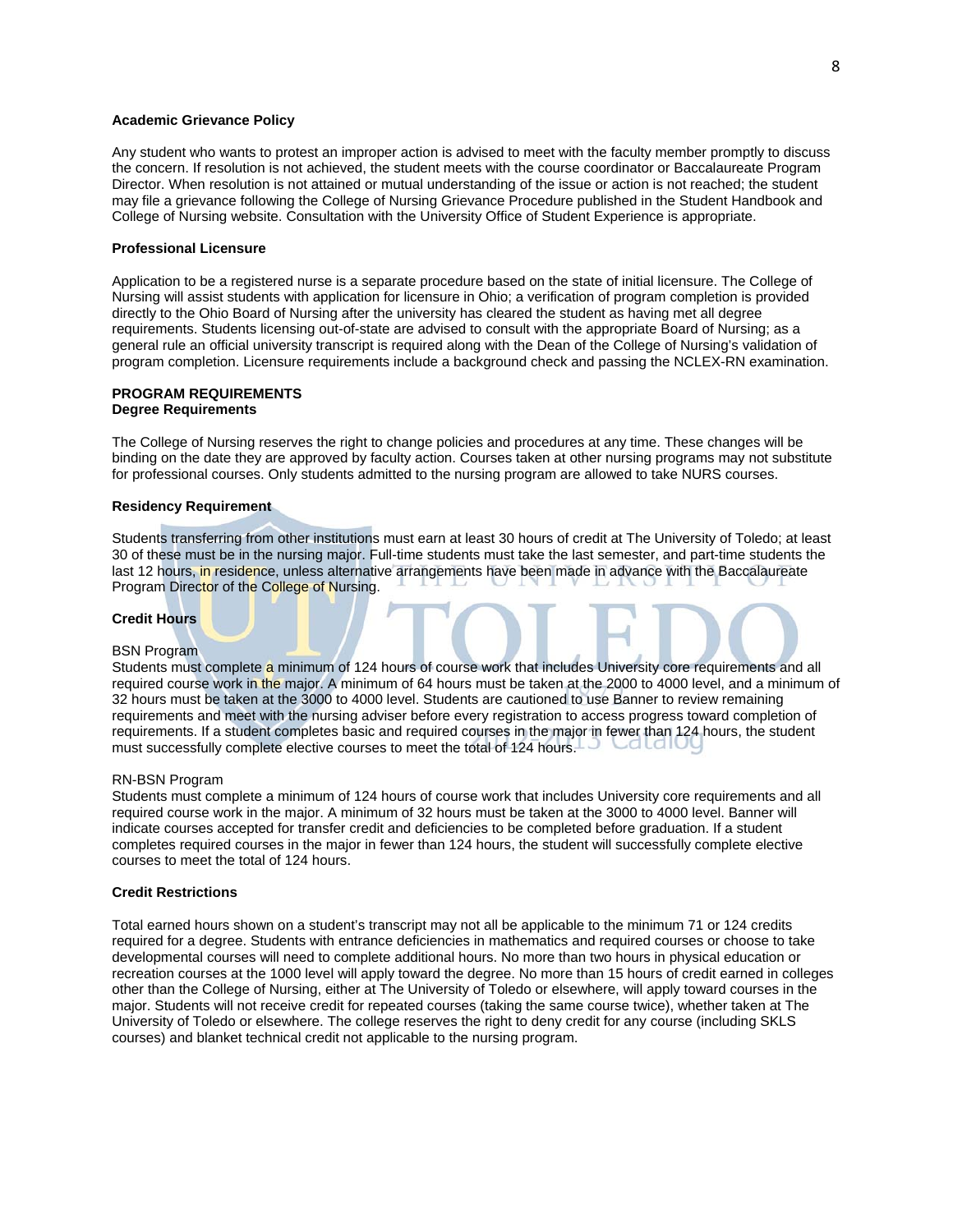## **University Core Curriculum Requirements**

Nursing students are required to complete 27-30 credit hours of courses that comprise the University Core Curriculum. The courses include English composition, humanities/fine arts, social sciences, natural sciences and mathematics, and multicultural studies. Students are placed into English composition, chemistry and mathematics courses by ACT scores or placement tests in those subjects; consult with the Nursing Advisor for specific details.

## **Orientation (NURS 1000)**

All first-year BSN students must successfully pass NURS 1000. Transfer students are strongly urged to complete the course.

H

#### **PROGRAM REQUIREMENTS Baccalaureate Program**

*First Semester*  NURS 1000 Nursing Orientation (1) ENGL 1110 English Composition I (3) PSY 1010 Principles of Psychology (3) EEES 2150 Biodiversity (4) CHEM 1120 Chemistry for Health Sciences (4)

*Second Semester*  ENGL 2950 Science and Technical Report Writing (3) KINE 2560 Anatomy and Physiology I (3) KINE 2460 Anatomy and Physiology I Lab (1) HEAL 1800 Medical Terminology (3) MATH 1180 Mathematics for Liberal Arts (3) CMPT 1100 Computer Information Applications (3)

*Third Semester*  PSY 2510 Lifespan Developmental Psychology (3) HEAL 4700 Nutritional Science (3) KINE 2570 Anatomy and Physiology II (3) KINE 2470 Anatomy and Physiology II Lab (1) KINE 2590 Microbiology and Infectious Disease (3) MATH 2600 Introduction to Statistics (3)

*Fourth Semester*  PHIL 3370 Medical Ethics (3) Diversity of US Culture (3) Non-Western Diversity (3) Humanities/Fine Arts Core Course (3+3) Social Science Core Course (3)

*Fifth Semester*  NURS 3010 Nursing Agency 1 (3) NURS 3110 Nursing Agency 2 (3) NURS 3210 Nursing Agency 3 (3) NURS 3170 Concepts in Pathophysiology (3) NURS 4950 Nursing Research (3)

*Sixth Semester*  NURS 3120 Adult Health Nursing (7) NURS 3630 Mental Health Nursing (5) NURS 3180 Concepts in Pharmacology (3)

*Seventh Semester*  NURS 4030 Adult Health Nursing 2 (7) NURS 3620 Women's Health Nursing (5) NURS 4020 Leadership & Management in Nursing (3) 1872

VERSITY

2012-2013 Catalog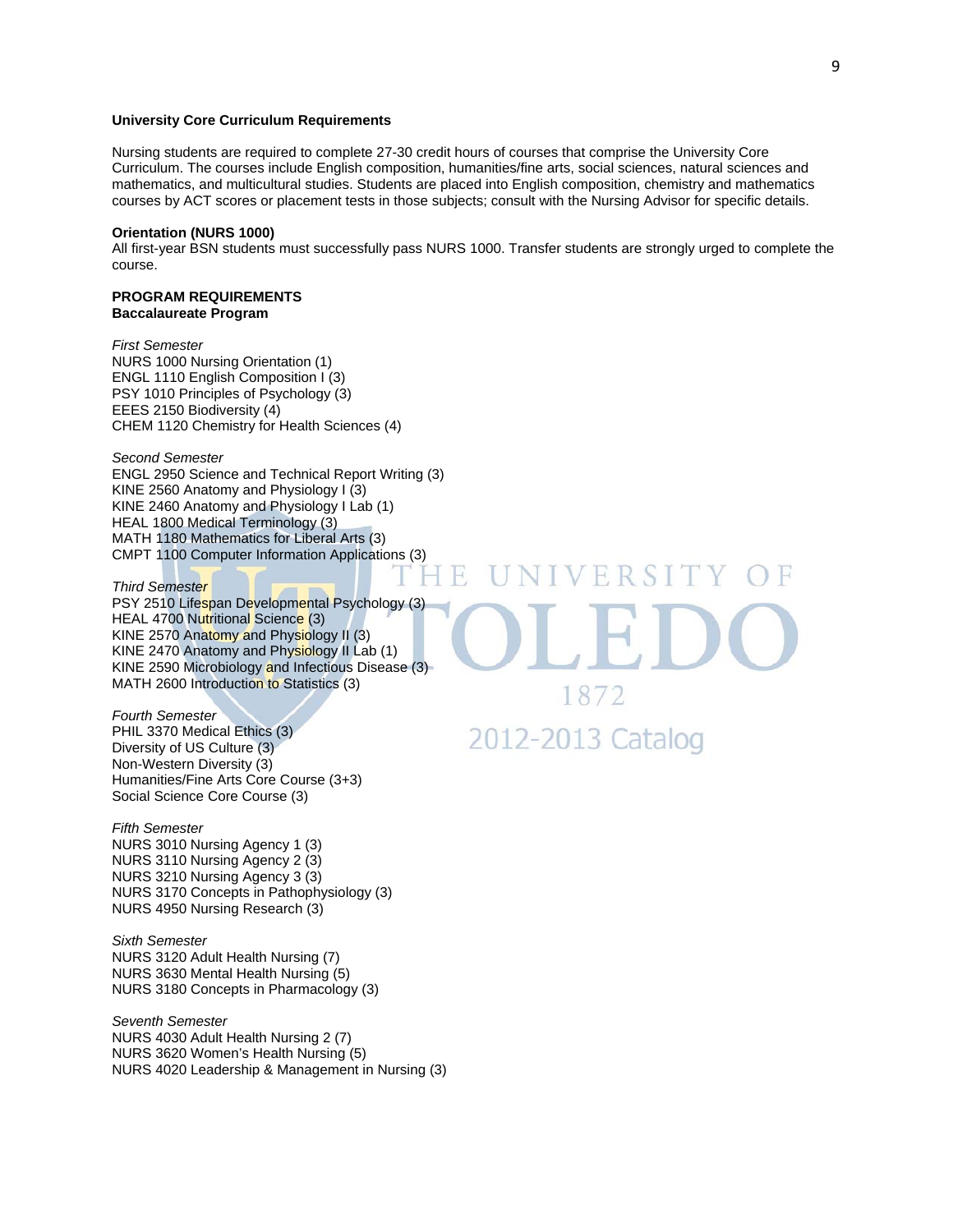*Eighth Semester*  NURS 3640 Parent-Child Nursing (5) NURS 4010 Community Health Nursing (5) NURS 3130 Gerontology (3) NURS 4250 Nursing Competency Prep (2)

## **RN-BSN Program**

NURS 4230 Applied Health Assessment (3) NURS 4220 Applied Nursing Research (3) NURS 4210 Applied Pathophysiology and Pharmacology (4) NURS 4180 Theoretical and Professional Foundations of Nursing (4) NURS 4190 Interpersonal Strategies in Care of Older Adults (6) NURS 4120 Nursing Leadership and Management (5) NURS 4200 Population Focused Care (5)

## **Electives**

The College of Nursing offers electives for students in the major based on faculty and clinical availability. NURS 3060 Holistic Approach to Nursing Intervention (3) NURS 3070 Palliative Care: Nursing of the Terminally Ill (2) NURS 4000 Transcultural Nursing (3) NURS 4050 Oncology Nursing (3) NURS 4080 Perioperative Nursing Care (4) NURS 4170 Healthcare Aspects of Human Sexuality (3) NURS 4250 Professional Competency (2) NURS 4280 Theories of Addictive Behavior (3) NURS 4600 Critical Care Nursing (4) NURS 4720 Perinatal Nursing (4) NURS 4990 Cooperative Education in Baccalaureate Nursing (3)

## ERSIT

## **COLLEGE OF NURSING FACULTY**

Kathleen Ahonen MSN RN, WHNP, Assistant Professor Donna Algase, PhD, RN, FAAN, FGSA, F-NGNA, Associate Dean Research & Evaluation Susan Batten PhD RN, Associate Profession Carol Bryan MSN RN, Instructor 1872 Kimberly Drummond MSN RN, Instructor Joanne Ehrmin, PhD, RN, CNS, Professor Timothy M. Gaspar, PhD, RN, Dean and Professor 2012-2013 Catalog Phyllis Gaspar, PhD, MSN, RN, Professor Cheryl Gies DNP, MSN, RN, CNP, Assistant Professor Elizabeth Grothaus MSN, RN, CNS, Instructor Kay Grothaus PhD, APRN BC, Associate Dean for Academic Affairs Karen Hoblet PhD(c), MSN, CNL, Assistant Professor Patricia Hoover, MSN, RN, Instructor, BSN Program Advisor Lisa King MSN RN, Instructor Deloris Lakia MSN, RN, ANP-BC, CDE, Assistant Professor Carolyn Lee PhD, RN, CNE, Associate Professor Kelly Lewandowski MSN RN, Instructor David Lymanstall, MEd, MSN, RN, Instructor Betty Ann Masiulaniec MSN RN, Instructor Deborah Mattin PhD(c), Ed, MBA, MSN, RN, Assistant Professor, Director CNE Eliza McCartney MS, CPNP, CNS, Assistant Professor Patrick McMahon MSN, RN, CMHSEd, Instructor Jacquelin Nowicki MSN, BSed, CNS, CCRN, Instructor Denise Oancea PhD(c), MBA, RN, Assistant Professor Kelly Phillips, PhD, RN, CNS, CNL, Master's Program Director, and Department Chair Linda Pierce PhD, RN, CNS CRRN, FAHA, Professor Kathryn Pilliod-Carpenter MSN RN, Assistant Professor Susan Pocotte, PhD, Associate Professor Colleen Quinlan, MSN, CNP, Assistant Professor Jane Ransom PhD RN, CNS, Associate Professor